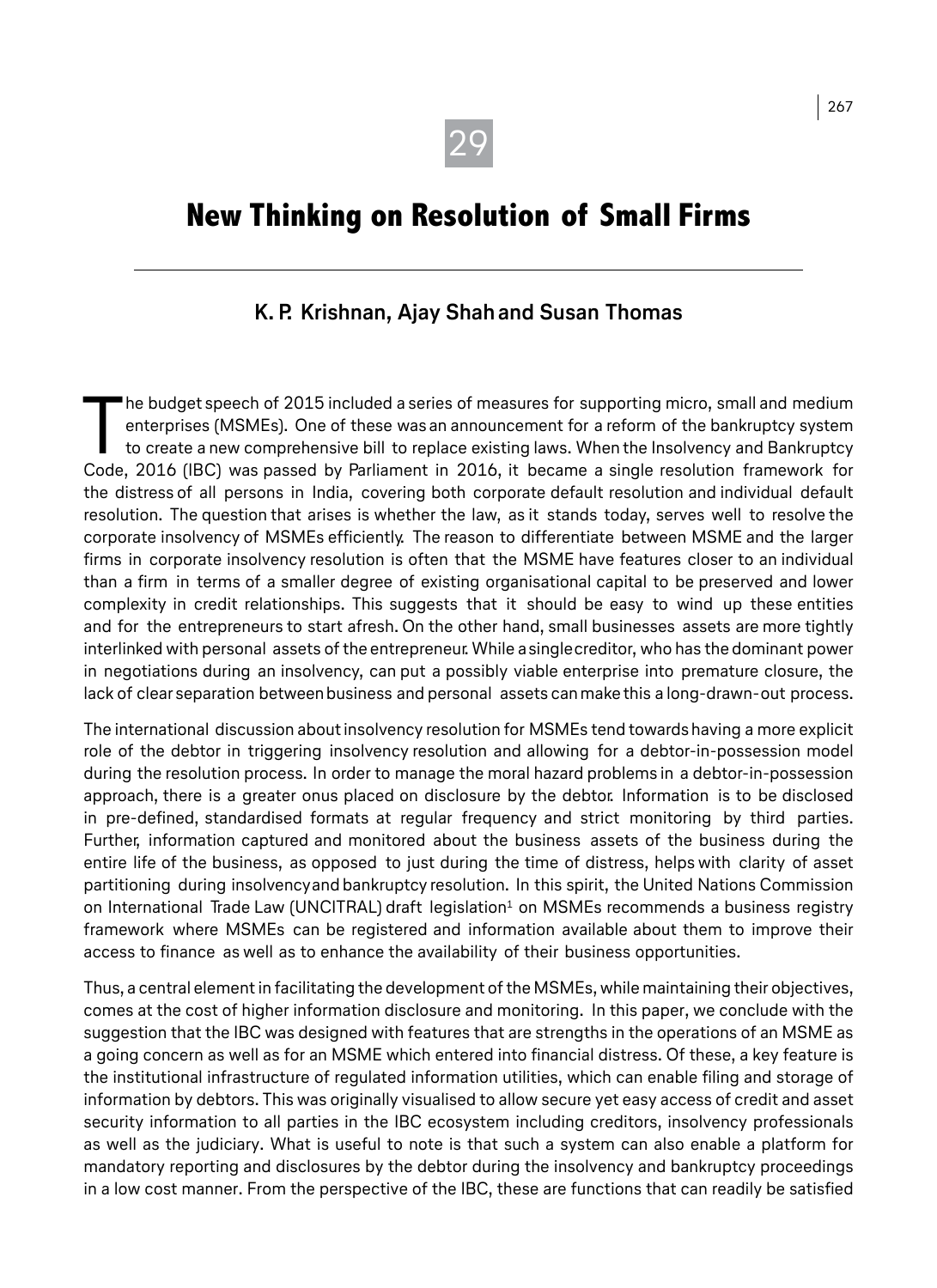by the information utilities which was visualised as a repository of information about credit contracts as well as the assets and operations of the debtor.

## **FACTS ABOUT SMALL ENTERPRISES IN INDIA**

MSMEs are widely seen as a source of employment in the economy and, because of this, are perceived as important for economic growth. This makes them a target of policy interest. The starting point in designing public policy is to know and understand who the MSMEs are, including what the objectives of the enterprises are, what their assets and liabilities are, and the details of the operations of their business models. Unfortunately, there is little information that is readily available about the MSMEs, either in terms of organised data-sets or in terms of existing research. Most studies about the choices and behaviour of firms tend to be restricted to the large sized, long lived, and listed firms because there is ready information available about them and whose behaviour is explained using profit maximising objective functions. However, Hurst and Pugsley (2011)2 argue that the small business entrepreneur does not necessarily go into business to target larger scale of operations or to achieve large profits, but instead for non-pecuniary benefits.3 This suggests that the choices of MSMEs may not necessarily be consistent with the choices made by larger firms whose objective is to optimise. While a low debt to equity ratio for a large firm may indicate a low access to finance, this may not necessarily be true for MSMEs with similar levels of leverage which may settle on a low leverage by choice rather than constraints. Thus, policy to facilitate the development of large firms may not be suitable as policy for the development of MSMEs.

Part of the problem of a single framework for MSMEs is the wide variation in the forms of MSMEs across countries. The most widely used classification of firms as MSME is by the number of their employees. For instance, USA classifies MSMEs on this basis. Most other countries employ a combination of number of employees as well as some measure of size by way of net-worth or turnover, from the countries of the EU to those in the Far-East Asian regions. The thresholds based on which an enterprise is micro, small and medium can vary across countries, but the underlying features remain the same.

India is an exception to this rule in that MSMEs are identified and classified based on the quantum of a firm's investment in plant and machinery. Thresholds of the quantum of investment is specified to classify firms as micro, small or medium. These thresholds differentiate between manufacturing and services firms as well. Thus, until the first quarter of 2020, a manufacturing firm that invested anything less than Rs. 2.5 million in plant and machinery was a micro manufacturing enterprise. A manufacturing firm that invested between Rs. 50 million and Rs. 100 million was classified as a medium manufacturing enterprise. In between these two were small enterprises. These thresholds were lower by 2.5 times for defining MSME services firms. These firms are registered by the Ministry of Micro, Small and Medium Enterprises set up under the Micro, Small and Medium Enterprises Act (2006) (MSME Act). The ministry designs and implements policy to help the development and growth of MSMEs, including implementing credit support schemes specifically for these enterprises.

In 2018-2019, there were 63.3 million firms that were classified as MSME with 63 million classified as micro enterprises, 30 thousand as small and 5 thousand as medium enterprises<sup>4</sup>. These firms were estimated to account for 29 per cent of the GDP in the country that year. Further, they account for around 110 million employees with 108 million estimated to be employed in the micro enterprises.

In addition to firms registered under the MSME Act, firms that are registered as limited liability companies with the Ministry of Corporate Affairs (MCA) under Companies Act, 2013 may also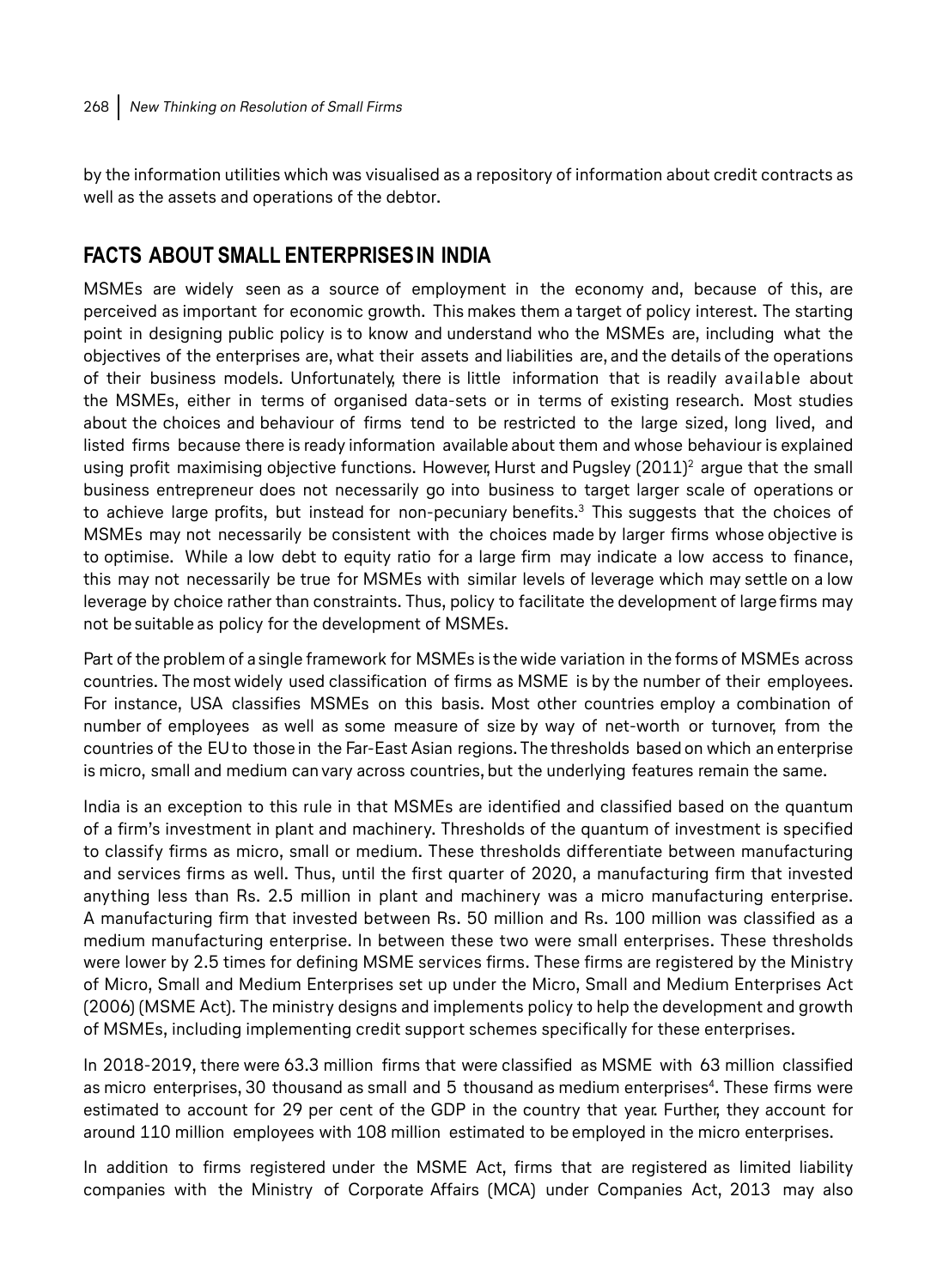meet the criteria for the MSME enterprises. As of 2019, there were a total of 1.1 million firms registered with the MCA. There were 110,000 new firms that were registered in 2018-2019 alone, many of which are likely to meet the MSME requirement. Sharma and Sinha (2020)<sup>5</sup> analysed the firms available in the CMIE Prowess database for 2018-2019 to examine if any of these firms satisfied the MSME classification criteria. The data-set had 7689 manufacturing and services firms which were not subsidiaries or firms involved in wholesale or retail trading, or firms that had missing financial observations. Of this subset of firms, 2488 firms could be classified as MSME. This is around 33 per cent of the data. This subset can be used as a benchmark for what we can expect is the number of firms registered by the Registrar of Companies at the MCA as MSMEs. In the first quarter of 2020, the MSME classification was changed to include turnover as part of the MSME definition, along with higher thresholds for the investment in plant and machinery for the three categories of firms. This reduced the number of MSMEs from 2488 to 1444, or to 19 per cent of the MCA firm data.

Lastly, as elsewhere in the world, MSMEs in India proliferate in the form of proprietorship. These are typically registered under the Shops and Establishments Act at the level of each State.

Across all these different entities, there is great variation in the availability of systematically organised data-sets that are available or have been systematically studied other than the firms registered with the MCA. The Ministry of MSME publishes estimates of the number and turnover of their registered MSMEs, along with the number employed as well as the industry sectors where the MSMEs operate<sup>6</sup>. As far as we are able to tell, there is no access to the underlying information about the balance sheet or the annual operations of these entities. Information about proprietorships are collected at the level of each State, and there is no reliable access point in the public domain to obtain or analyse this data. We find that, unlike in jurisdictions such as USA and the UK where there are efforts to collect information on small businesses through regular surveys of these small businesses that are administered in a timely manner (Hurst and Pugsley, 2011; Davis et al., 2016<sup>7</sup>), there are no reliable data sources that are yet available about small business in India. There is some information in an All India Census conducted about the MSMEs at some frequency, but these tend to be outdated and the information collected is limited.<sup>8</sup>

Two relatively recent sources that can potentially help in providing some information about these firms are (a) the MCA-21 database of the MCA and (b) private institutions such as credit rating agencies of the MSMEs and MSME information aggregators like Dun & Bradstreet India or CMIE, and FinTech credit platforms. There is well established research that shows that credit information collected for MSMEs through such platforms improve the access to credit for MSMEs substantially (Kallberg and Udell, 20039). However, this information is not made readily available to the public. In the following section, we present some preliminary work from a project<sup>10</sup> about the financing patterns of MSMEs.

#### **Financing sources**

Firms finance their operations and project development from a variety of sources, that can either be thought of as being equity or debt. Debt can be in the form of borrowings and current liabilities, with the distinction that borrowings are funds raised from various financiers with a promise to repay with interest, while current liabilities are payments that the firm owes to their trading partners or to cover expected losses in the form of provisions, and other liabilities such as unpaid dividends or pre-paid income. All firms start with equity as the first source of finance. Through their years of operations, they tend to also have debt in the form of current liabilities and borrowings.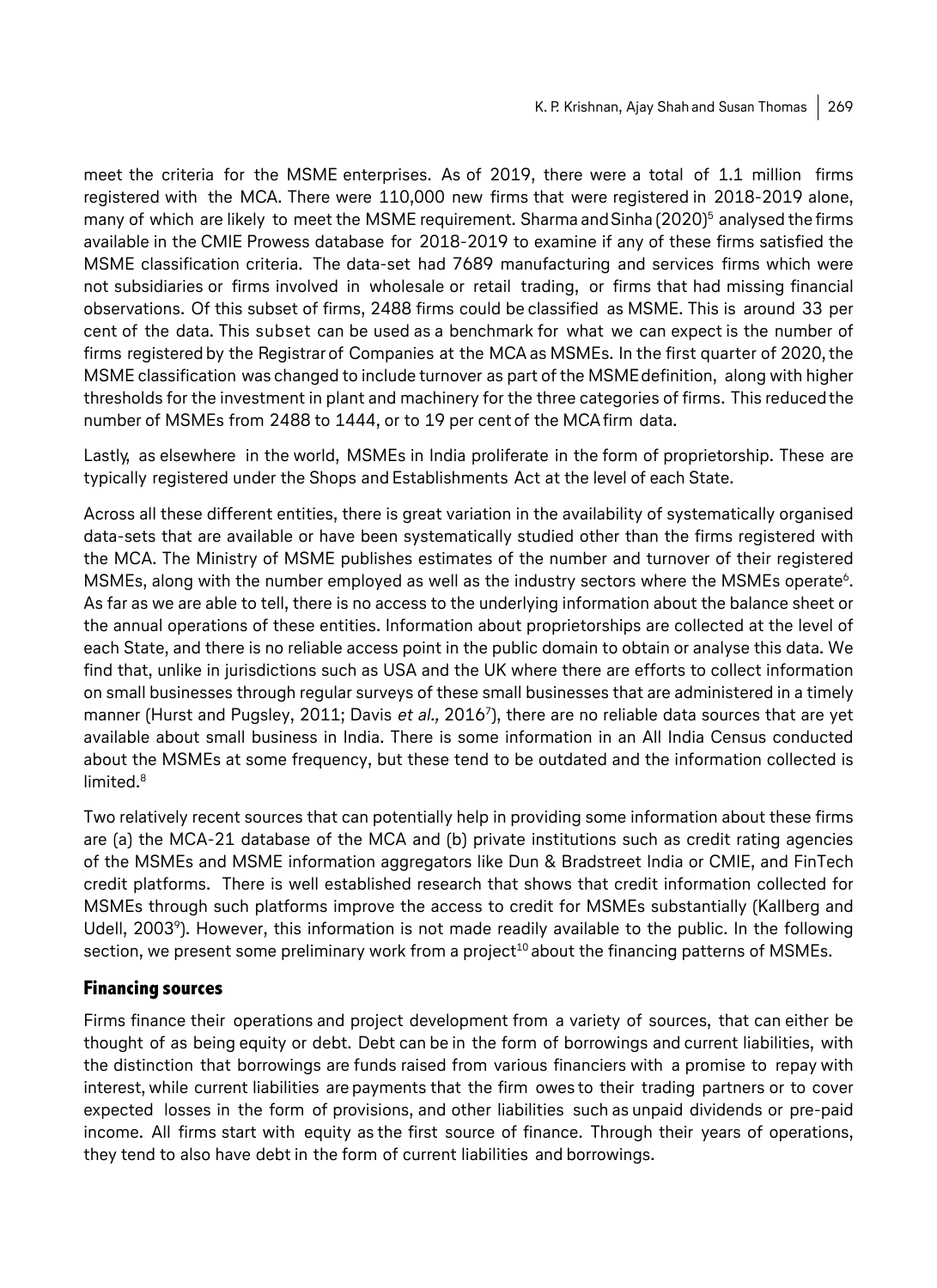#### **Table: Sources of funds for Large firms and MSMEs, 2014-2017**

This table shows source of funding for two sets of firms: **Large firms** is a set of 17,350 firms from the CMIE Prowess database, while the other columns use data for a sample of 4600 firms from the MCA-21 database. The data is for a two-year period 2015-2016 and 2016-2017. Each value reported is calculated as a ratio of the sum of funding from a source across all the firm observations in the sample over the sum of the total liabilities for the same set of firm observations.

 $\epsilon$   $\tau$ -tal Liabilities)

|                                                                               | <i>o</i> or lotal Liabilities) |                           |                 |                     |              |
|-------------------------------------------------------------------------------|--------------------------------|---------------------------|-----------------|---------------------|--------------|
|                                                                               | Large firms                    | <b>MCA-21</b> small firms |                 |                     |              |
|                                                                               |                                | Manufacturing             | Non-financial   | <b>Construction</b> | <b>Trade</b> |
|                                                                               |                                |                           | <b>Services</b> |                     |              |
| <b>Borrowing</b>                                                              | 29.0                           | 38.0                      | 24.0            | 36.2                | 23.8         |
| <b>Current liabilities</b>                                                    | 30.1                           | 26.2                      | 25.1            | 29.9                | 37.8         |
| Equity                                                                        | 30.0                           | 32.6                      | 47.9            | 28.6                | 36.9         |
| No. of firms                                                                  | 17,350                         | 662                       | 1,811           | 1,260               | 868          |
| Source: CMIE Prowess for the Large firms and the MCA-21 database for the rest |                                |                           |                 |                     |              |

Table above shows the fraction of funding that the average firm in the CMIE Prowess database has across **Borrowing** (which is collected as loans from formal financial sources, short-term and longterm), **Current liabilities** (which is largely supplier's credit, advances and deposits and has a short-term nature) and **Equity** (which includes both externally raised funds as well as retained earnings). This is a conservative picture of financing for small Indian business, since it uses data for a small sample. But this does provide a few interesting features of how MSME finance differs from the larger sample of registered firms. The first is that MSMEs depend more on equity financing compared to the large firms, and the large firms tend to have more Current liabilities funding than the MSME firms. Finally, borrowings from formal financial sources appear to be a higher fraction of funding for Construction and Manufacturing MSMEs which supports the notion that borrowing is more readily available in industries which have physical collateral to offer than those without (such as services and trade).

The MCA-21 sample dataset does not have information about the number of employees. However, we do observe the age of the firms in this sample. A surprising observation that emerges is that the funding patterns described above are agnostic to the age of the firm. We observe that older firms (above 10 years) tend to have more financing through equity than younger firms. This suggests that as firms age while still remaining small, they tend to finance themselves more through retained earnings rather than through formal financial borrowings.

Given the size of the sample, we reiterate that this must be treated as indicative only. Nevertheless, this snapshot does add to the perception that access to credit is a feature of small business in India. But, the presence of a significant fraction of old firms among the firms of the MCA-21 data-set suggests that, like the observation in the study on the small US business, the lower leverage might indicate a deliberate choice to stay small instead.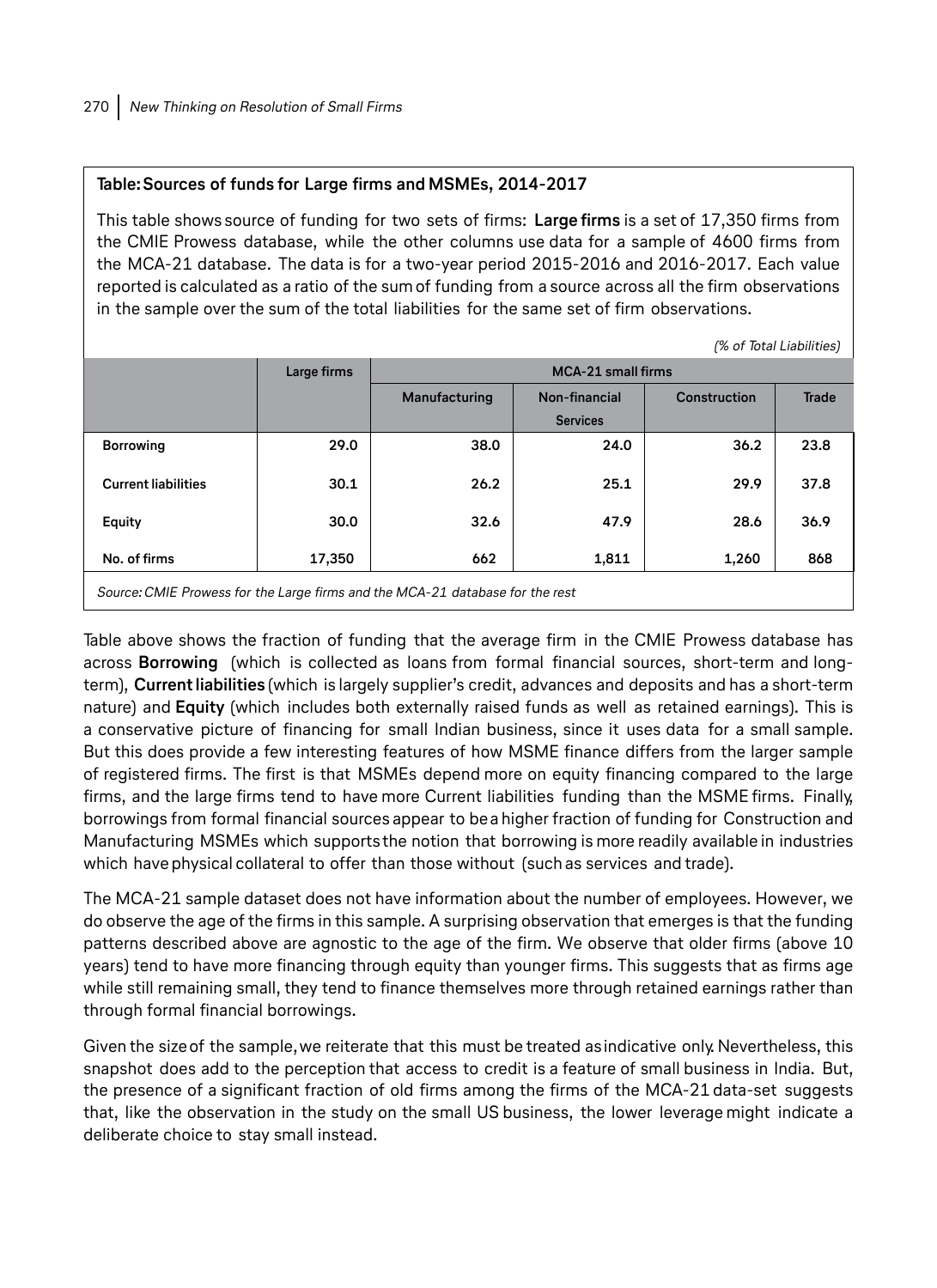# **RETHINKING THE INSOLVENCY OF SMALL ENTERPRISES**

Traditionally, there has been no separate legal framework for resolving MSME distress. They are treated as firms in insolvency or bankruptcy, which is resolved under the provisions of companies law. But over the last two decades, there has been an increasing recognition that MSME cannot be treated under the same legal assumptions as larger firms.

One feature is that MSMEs do not have the complexity of credit relationships that large firms have, with loans from multiple financial firms. The decision making is likely to be simpler because the resolution decision is likely to rest with a single financial firm rather than a consensus decision across multiple firms. On the other hand, the concentration of decision making means that the single financial firm is likely to have the balance on power in the negotiation leading to closure of viable enterprises.

Another feature of the MSME that differs from the typical large firm is the lack of clear separation between personal and business assets of the promoter/entrepreneur. Very often, the assets in small firms will be jointly owned by various family members of the entrepreneur. In an environment where lending is dominantly against secured credit, this introduces the challenge of how to protect the small business entrepreneur's property rights against the need to ensure that the secured creditors can protect their interests so that they continue to be incentivised to lend to small businesses.

In these features, resolving MSME insolvency is closer to individual insolvency than to corporate insolvency. However, it is simultaneously clear that there is organisational capital in an MSME which deserves to be preserved if the MSME is a viable, going concern. The challenge is to combine the features of preserving enterprise value for viable enterprises while allowing a fresh start to entrepreneurs who are not viable so that their property rights are protected in bankruptcy.

More broadly, when designing the insolvency and bankruptcy resolution framework for an enterprise, it raises the need to keep in mind the objectives with which the enterprise is created. Insolvency and bankruptcy resolution laws must not be so onerous that these become the dominant consideration in the decision to create and operate the enterprise.

A rich source of work which takes the holistic approach to identify the optimal framework to deal with development of MSMEs as distinct from larger firms is the UNCITRAL Working Group on MSMEs<sup>11</sup>. The development of MSMEs is part of Goal 8 of the United Nations Sustainable Development Goals (SDG) charter<sup>12</sup> and the UNCITRAL Working Group on MSMEs has proposed a new form of enterprise called the UNCITRAL Limited Liability Organisation (UNLLO) that represents a general form of MSMEs which is distinct from companies and individuals. They identify the requirements common to MSMEs, regardless of their form, as follows:

- Autonomy and flexibility in the forms under which the enterprise can be setup and operationalised.
- Simplicity of rules and terms of operations of the business, so that neither the legal establishment nor the operations is a costly nor a lengthy or time-consuming process.
- Legally recognisable identity that can help the entity get visibility and credibility when dealing with other entities, companies and persons. This becomes particularly important in improving access to financial markets or in international trade.
- Certainty of property rights which will allow entrepreneurs to control assets in order to access finance but will also allow them to use asset partitioning to protect personal assets from business claims.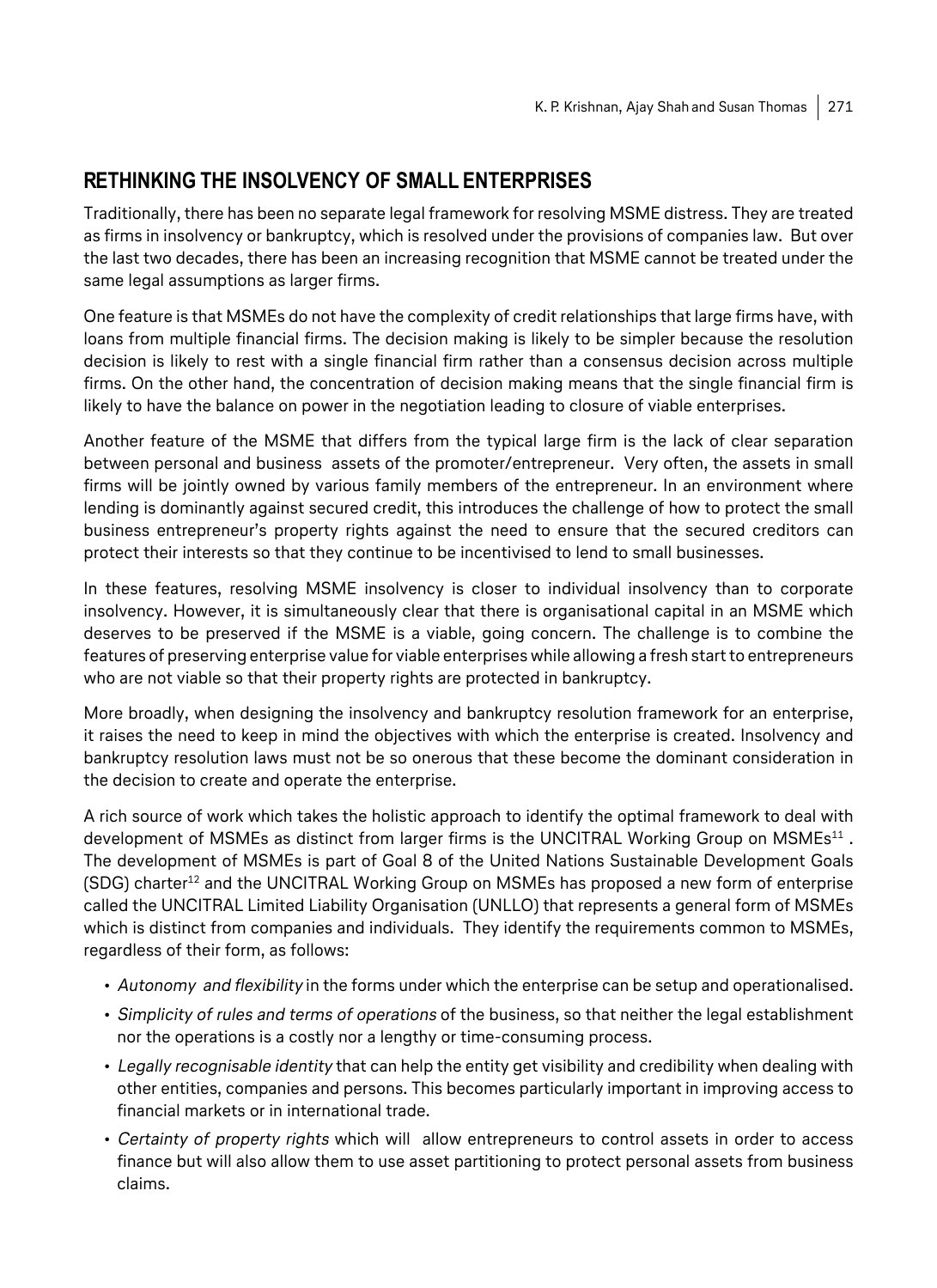#### 272 New Thinking on Resolution of Small Firms

• Control over their business which will allow them to exercise management control in decisions related to administration and business strategy.

In return for these features, these entities would have to adhere to the discipline of visibility and transparency of operations. The framework therefore makes registration with a business registry a requirement (UNCITRAL, 2019<sup>13</sup>). This enables MSMEs in a jurisdiction to be registered in a manner that information is visible more broadly to the formal economy, both domestic and international. In addition, certain records of information have to be maintained on a regular basis by the entity including: the registration information, rules of the organisation, names of all shareholders, past and present, financial statements, tax returns and records about their activities and operations. This information allows visibility on the MSME with the type of details that facilitates both financing as well as business transactions. It also has the added benefit that, in insolvency, access to such information allows for lower asymmetry of information for all parties which has the potential to reduce both costs of, and time to, insolvency resolution.

The above list of requirements suggests a larger role and participation by the MSME entrepreneur to lead insolvency and bankruptcy resolution processes. Thus, the insolvency process must allow the debtor entrepreneur to trigger insolvency resolution, and if the insolvency application is accepted, it must allow for a debtor-in-possession model during the resolution and for the entrepreneur to propose a resolution plan for the distressed enterprise. In return, the process must have in place elements to ensure that the creditor does not lose trust that their interests will also be taken into account in the resolution. There are stringent requirements of disclosure on the debtor that enterprise assets will not be stripped during the process. It is important to have a third party like a insolvency professional to monitor and verify the disclosure to ensure that the systemic integrity is maintained.

# **CONCLUSION**

The prime focus in the IBC was upon the bankruptcy process of large firms. The trade-offs in institutional design for large firms differ from those of small firms. In order to think about the bankruptcy process of small firms, it is important to carefully look at the stylised facts about small firms and envision how their bankruptcy process could best be organised. In this article, we have shown some principles that can guide such thinking. It is likely that the 'information utilities', that were originally envisaged by the Bankruptcy Legislative Reforms Committee (BLRC), will prove to be an important part of the answer<sup>14</sup>. In the design of the IBC, this industry was visualised and designed in order to capture essential information about both financial and operational credit contracts and the repayment performance of all the persons that can use the IBC as the forum to resolve their insolvency. In order to service the wide range of entities that form the domain of MSMEs in India, there are several advantages to the design adopted for this industry – a private competitive market of information utilities that have to be interoperable to ensure both access as well as economic efficiency.15